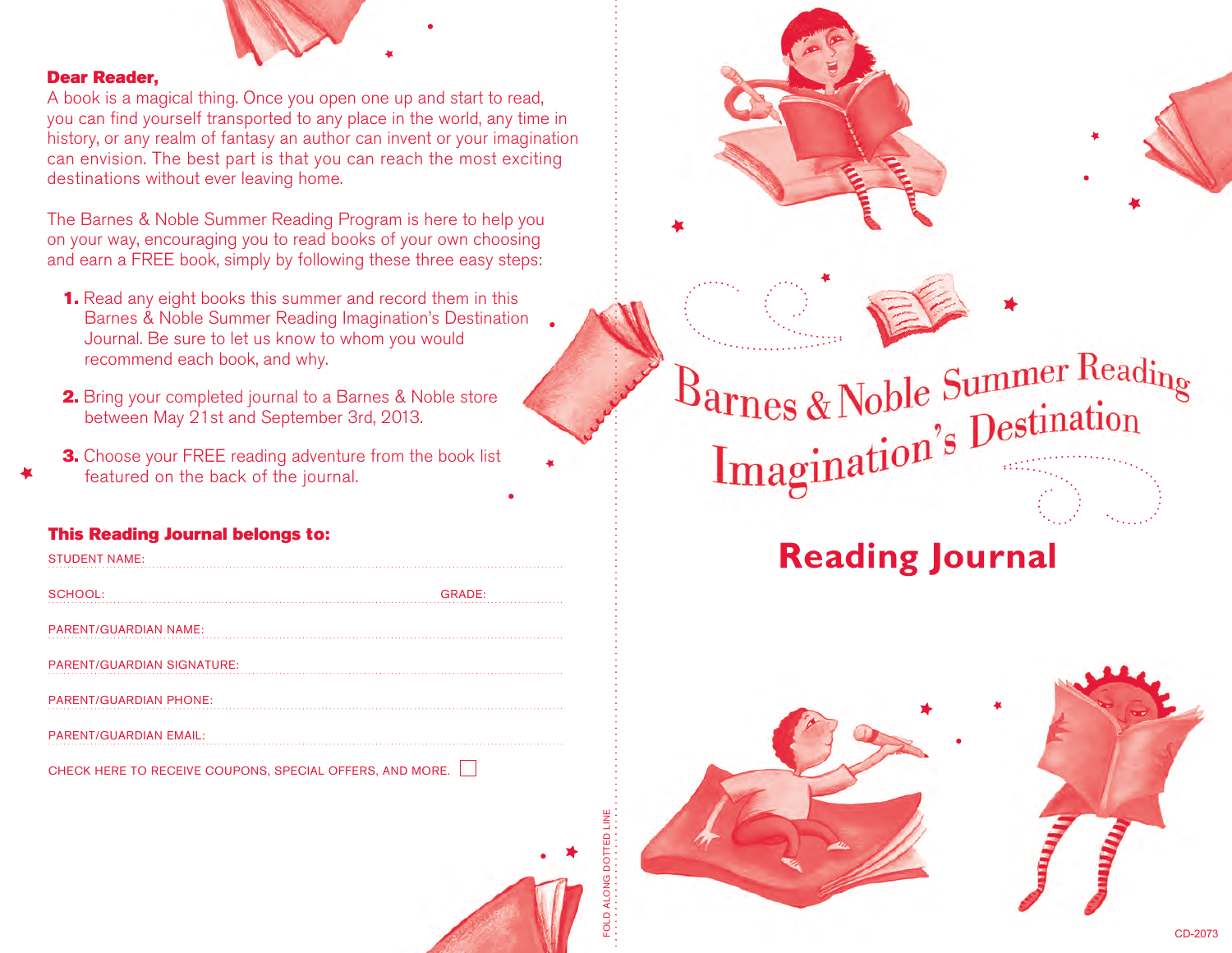**Write the titles and authors of the books you've read in the boxes below. Tell us to whom you would recommend each book, and why.**

|   | <b>Title/Author</b>      |  |
|---|--------------------------|--|
|   | Recommendation           |  |
| 2 | <b>Title/Author</b>      |  |
|   | Recommendation           |  |
| З | .<br><b>Title/Author</b> |  |
|   | Recommendation           |  |
| 4 | <b>Title/Author</b>      |  |
|   | Recommendation           |  |
| 5 | <b>Title/Author</b>      |  |
|   | Recommendation           |  |
| 6 | <b>Title/Author</b>      |  |
|   | Recommendation           |  |
| 7 | <b>Title/Author</b>      |  |
|   | Recommendation           |  |
| X | <b>Title/Author</b>      |  |
|   |                          |  |

老

# Choose one FREE BOOK from the list below.

₩

孝

∙

| <b>Title</b>                                                 | <b>Author</b>             | <b>ISBN</b>   |
|--------------------------------------------------------------|---------------------------|---------------|
| <b>GRADES 1 &amp; 2</b>                                      |                           |               |
| Calendar Mysteries Series #1: January Joker                  | <b>Ron Roy</b>            | 9780375856617 |
| DK Readers: Lego Legends of Chima:<br><b>Tribes of Chima</b> | <b>DK Publishing</b>      | 9781465408631 |
| Fancy Nancy: Nancy Clancy, Super Sleuth                      | Jane O'Connor             | 9780062084194 |
| Jorge el curioso: El baile                                   | H. A. Rey                 | 9780547968223 |
| My Little Pony: Meet the Ponies of Ponyville                 | Olivia London             | 9780316228152 |
| National Geographic Readers Series: Dolphins Melissa Stewart |                           | 9781426306525 |
| Pete the Cat: Play Ball                                      | <b>James Dean</b>         | 9780062110664 |
| <b>GRADES 3 &amp; 4</b>                                      |                           |               |
| The Adventures of Captain Underpants                         | Dav Pilkey                | 9780590846288 |
| <b>Ellray Jakes Walks the Plank</b>                          | <b>Sally Warner</b>       | 9780142424094 |
| How to Train Your Dragon                                     | <b>Cressida Cowell</b>    | 9780316085274 |
| Ramona Quimby, Age 8                                         | <b>Beverly Cleary</b>     | 9780380709564 |
| Traitor in the Shipyard: A Caroline Mystery                  | <b>Kathleen Ernst</b>     | 9781609580841 |
| <b>GRADES 5 &amp; 6</b>                                      |                           |               |
| Al Capone Does My Shirts                                     | <b>Gennifer Choldenko</b> | 9780142403709 |
| Books of Beginning Series #1:<br><b>The Emerald Atlas</b>    | <b>John Stephens</b>      | 9780375872716 |
| Esperanza renace                                             | Pam Munoz Ryan            | 9780439398855 |
| Hoot                                                         | <b>Carl Hiaasen</b>       | 9780440419396 |
| Remarkable                                                   | <b>Elizabeth Foley</b>    | 9780142424100 |
| The Tail of Emily Windsnap                                   | <b>Liz Kessler</b>        | 9780763660208 |
| <b>Tuesdays at the Castle</b>                                | <b>Jessica Day George</b> | 9781599909172 |
| Wings of Fire Book One: The<br><b>Dragonet Prophecy</b>      | Tui T. Sutherland         | 9780545349239 |

Summer Reading Program Offer – Summer Reading Program Offer entitles Customer to one (1) complimentary book listed in the Barnes & Noble Summer Reading Imagination's Destination Journal. This Offer is only valid at participating Barnes & Noble retail stores and may be redeemed once per customer from May 21, 2013, through September 3, 2013, at close of business, while supplies last. In order to take advantage of this Offer, Customer must return a completed Barnes & Noble Summer Reading Imagination's Destination Journal to a Barnes & Noble store between May 21, 2013, and September 3, 2013, at close of business. Additional Rules Governing This Offer: This Offer is (i) not redeemable for cash or cash equivalents (including Gift Cards or eGift Cards); (ii) not valid on past or pre-ordered purchases; (iii) not eligible for purchases of the following products and services: Barnes & Noble Memberships, Gift Cards, eGift Cards, gift-wrapping, textbooks, digital eBooks, products available for in-store ship-to-home orders, shipping or handling expenses, applicable sales tax, products marked as "not eligible for Member discounts, coupons, or promotional discounts," or any other products other than books listed in the Barnes & Noble Summer Reading Imagination's

Destination Journal; (iv) not valid on purchases made from third parties accessible from the BN.com website (e.g., used books, PC and video games, etc.); and (v) not valid at barnesandnoble.com or Barnes & Noble College Bookstores. This Offer may not be combined with any other coupon or the Educator Discount. Void where prohibited by law. **Bookseller Instructions:** Scan all items, then scan coupon barcode or enter coupon code in the products number field to apply the discount. Alternatively, highlight item to be discounted and select Item Coupon (F2). Use Free Item (F3) for non-Members or MBR Item Free (F6) for Members, and scan coupon barcode or enter coupon code. Collect coupon with purchase as coupon may only be redeemed once.

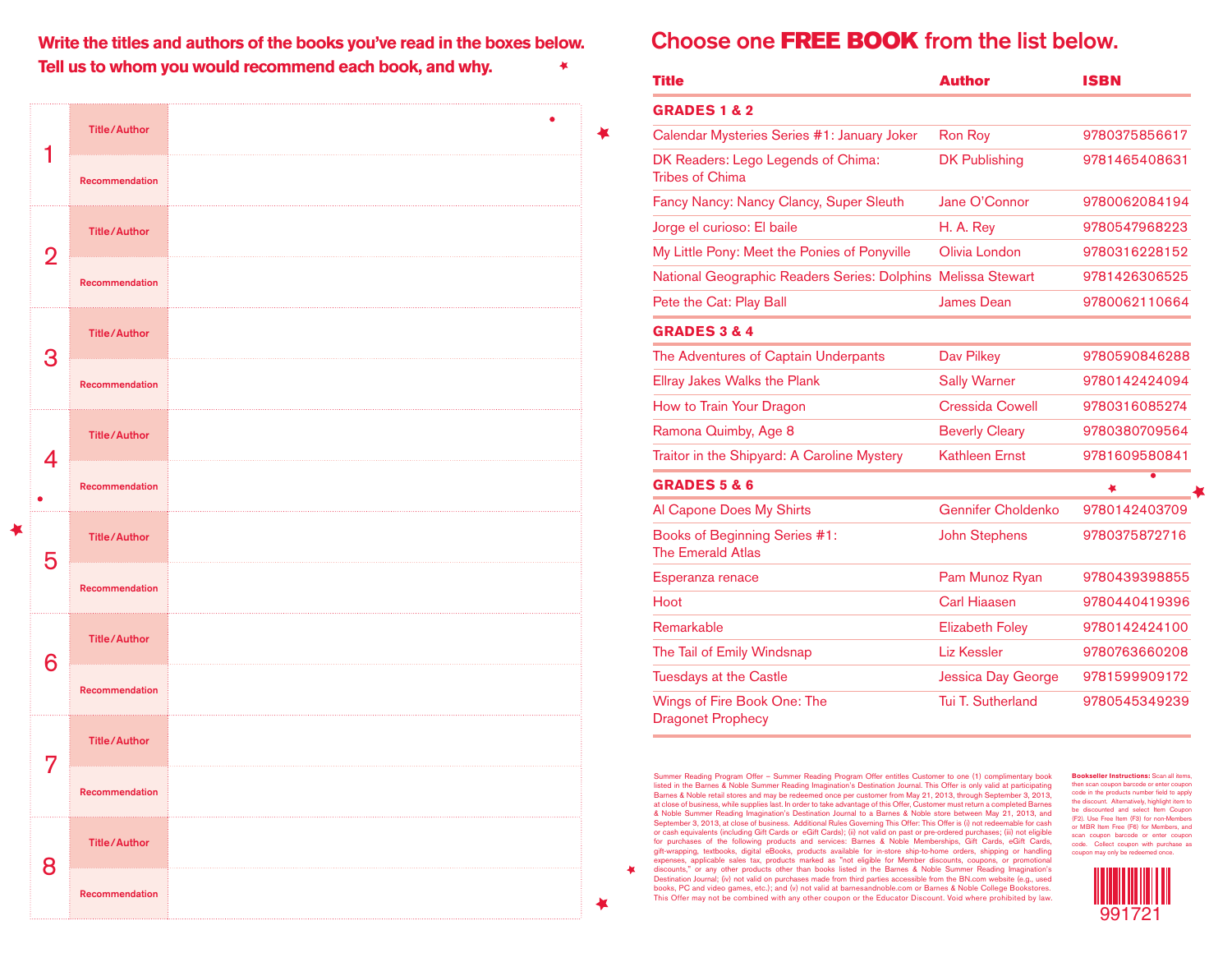

#### Estimado lector:

Un libro es algo mágico. Una vez que abrimos uno y empezamos a leerlo, nos podemos transportar a cualquier lugar del mundo, a cualquier época de la historia o a cualquier ámbito de la fantasía que un autor pueda inventar o que la imaginación pueda concebir. Lo mejor de todo es que se puede llegar a los destinos más emocionantes sin jamás salir de casa.

El Programa de Lectura de Verano de Barnes & Noble fue creado para ayudarte en tu camino, alentarte a leer libros escogidos por ti y a ganar un libro GRATIS, con solo seguir los siguientes tres pasos sencillos:

- 1. Lee cualesquiera ocho libros este verano y anótalos en este Diario de Destinos de la Imaginación de Lectura de Verano de Barnes & Noble. Asegúrate de decirnos a quién le recomendarías cada libro, y por qué.
- 2. Lleva tu diario completado a una librería Barnes & Noble entre el 21 de mayo y el 3 de septiembre de 2013.
- 3. Escoge tu aventura de lectura GRATIS entre la lista de libros \* que aparece al reverso del diario.

## Este Diario de Lectura pertenece a:

| <b>NOMBRE DEL ALUMNO:</b>                                  |
|------------------------------------------------------------|
| <b>GRADO:</b><br><b>ESCUELA:</b>                           |
| <b>NOMBRE DEL PADRE/MADRE/TUTOR:</b>                       |
| FIRMA DEL PADRE/MADRE/TUTOR:                               |
| TELÉFONO DEL PADRE/MADRE/TUTOR:                            |
| <b>CORREO ELECTRÓNICO DEL PADRE/MADRE/TUTOR:</b>           |
| MARCA AQUÍ PARA RECIBIR CUPONES, OFERTAS ESPECIALES Y MÁS. |
|                                                            |
|                                                            |
|                                                            |

DOBLAR A LO LARGO DE LA LÍNEA PUNTEADA